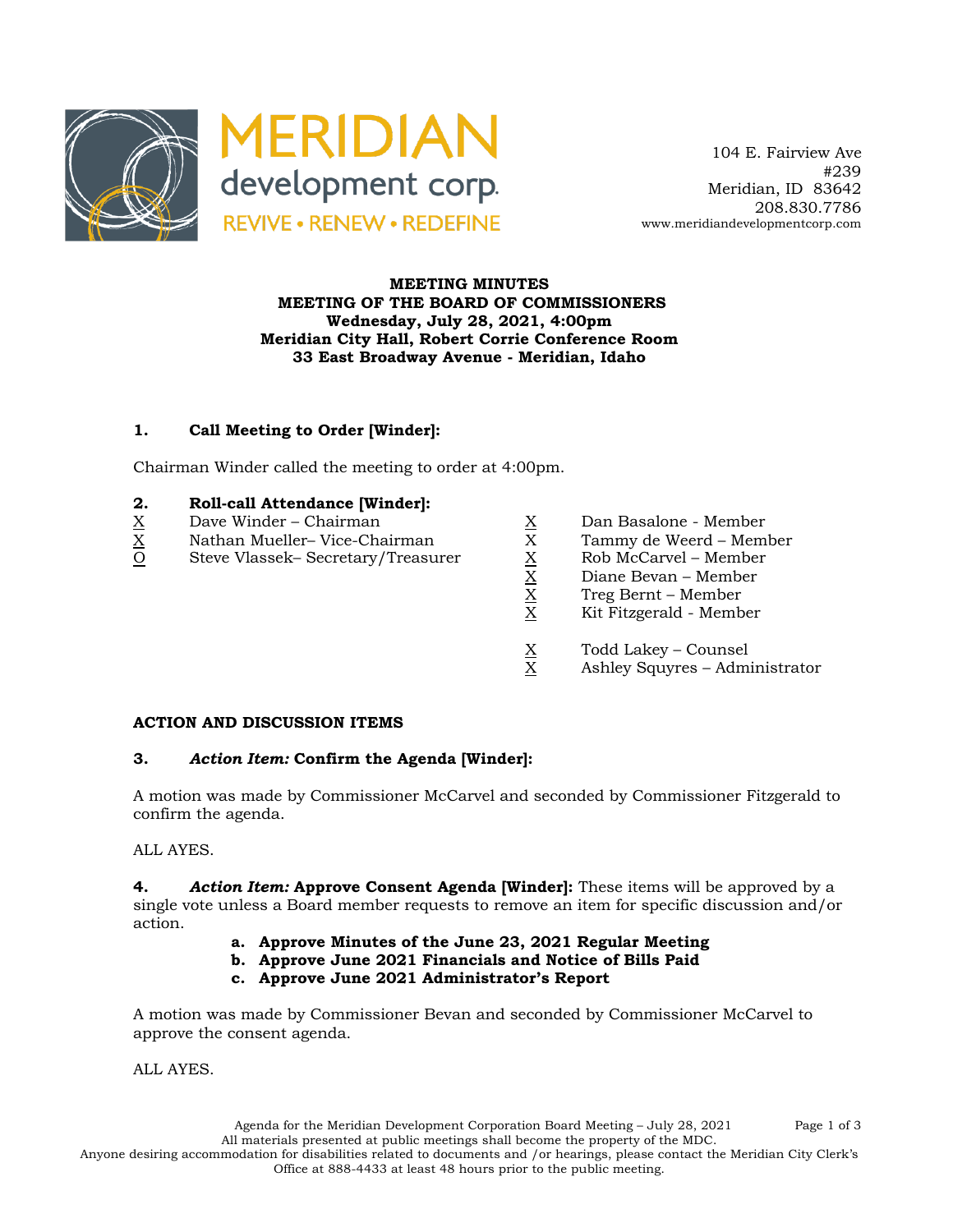#### **5.** *Action Item:* **Consideration of approval of the scope of work approving legislative services for the 2021 Interim Property Tax Committee process and corresponding resolution 21-031 [Squyres]**

Squyres introduced the topic to the board. The interim committee is slated to begin in August 2021. The scope of work would cover these meetings that could occur through the end of the calendar year. The consultant's rate of \$2500 remains unchanged. A motion was made by Commissioner Fitzgerald and seconded by Commissioner Bernt to approve the scope of work.

### ALL AYES.

#### **6.** *Action Item:* **Consideration of approval of the scope of work for Forsgren Associates related to the completion of the construction design for the Nine Mile floodplain design and corresponding resolution 21-032 [Squyres]**

Squyres reviewed the memo created for the recent joint MDC and City Council leadership meeting and the status of the project, along with the proposed next steps. The scope of work in front of the board would allow for the creation of the current construction plans which are at 30% to be completed. This would allow the chances of being funded through the FEMA grant in the next grant cycle to be much greater and would allow MDC to begin negotiations with UPRR as UPRR will not review until plans are 100% complete. As the cost of the project is a concern for the board, the city is willing to discuss a joint partnership if the project is not selected in the next round of FEMA grants. A motion was made by Commissioner Mueller and seconded by Commissioner Basalone to approve the scope of work in the amount of \$243k.

### ALL AYES.

#### **7.** *Discussion and Possible Action Item:* **Consideration and possible action on the proposed FY2022 budget and public comment on the proposed budget. Scheduling of the public hearing [Squyres]**

Squyres presented the draft budget to the board. Commissioner Basalone stated he would like to extend the contracts of legal counsel and the administrator until the end of the downtown district and would like to offer compensation increases to both. Discussion ensued and the board directed legal counsel and Squyres to increase the administrator's line item to \$130k and the legal counsel line item to \$70k in the draft budget and to bring back formal proposals for each position. A motion was made by Commissioner Basalone and seconded by Commissioner Bevan to approve the draft budget for public hearing on August 11, 2021.

### ALL AYES.

# **8.** *Discussion Item:* **MDC Projects Update [Squyres]**

Squyres provided an update on the Union 93, Keller Associates, Old Town Lofts, and the Civic Block.

**9.** *Discussion Item:* **Counsel's Report [Lakey]:** Counsel Lakey will review legal topics that need to be brought to the attention of the Board.

Legal Counsel discussed a potential conflict with Elam and Burke due to their representation of MDC on the new URDs and their representation of a client that may be submitting a response to the open RFP. The board discussed and did not believe a conflict existed.

**10.** *Discussion Item:* **Administrator's Report [Squyres]:** Administrator Squyres will review topics that need to be brought to the attention of the Board.